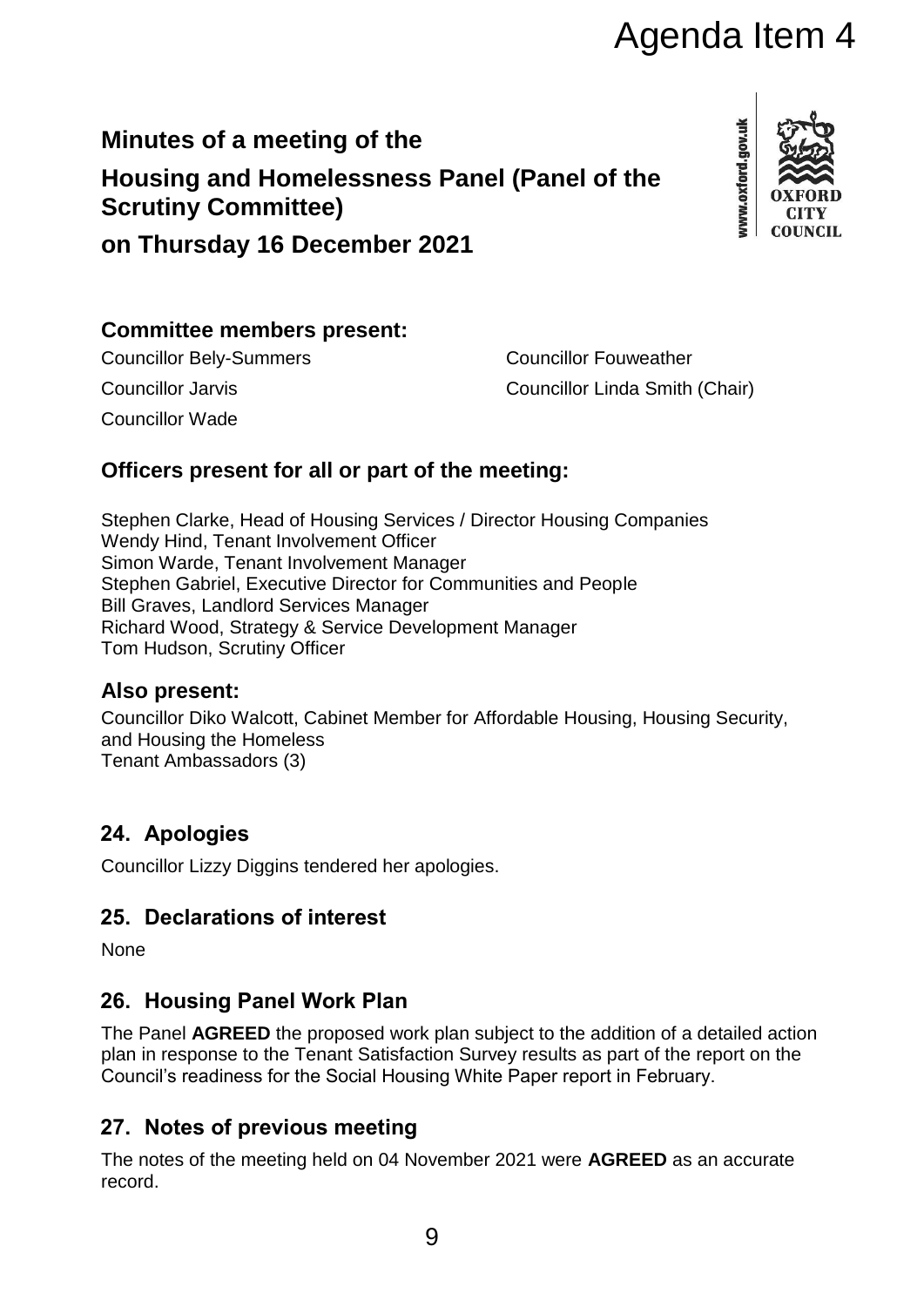#### **28. Tenant Satisfaction Survey**

Bill Graves, Landlord Services Manager, presented the report on the results of the Tenant Satisfaction Survey and the Council's response to the Panel.

The Tenant Satisfaction Survey was the first undertaken by the Council since 2015. Given the period since the previous survey and the low response-rate to the previous survey the Council had undertaken a census of all tenant and leaseholders. Normally, the Council would then compare its performance with peers, but few comparators had undertaken surveys since Covid, with those who had seeing significant variability in satisfaction. The Council's own reduction to services and repairs was likely to have acted as a dampner to satisfaction.

In headline, 85% of respondees were satisfied with the Council's service. Below that, however, there were a number of issues, including

- satisfaction with the Council as a landlord
- satisfaction with the standard of the home
- tenant's views listened and acted upon
- satisfaction with the outcomes of anti-social behaviour

In addition to the numerical data provided, over 1700 comments had been provided as part of the survey giving a rich seam of information for the Council to understand the concerns and issues of its tenants and leaseholders. Members of the Housing team were in the process of following up comments made by those who gave permission to do so to discuss and seek to understand more. This information would continue to shape the improvement plans developed.

The key area for improving satisfaction related to the repairs service, which was the primary source of both satisfaction and dissatisfaction. The Council had been working with its repairs provider, ODS, to improve communications with customers around repairs, and undertaking immediate post-job satisfaction surveys. Those tenants providing a score less than a seven out of ten would get a follow up call to understand more about how the service could have been improved, with the feedback for individual operatives tracked to understand and improve issues detracting from their level of service. This survey was being developed with the input of both the Tenant Satisfaction Team and the Tenant Ambassadors. Technological systems and new supply chain approaches were enabling greater efficiency of existing staff to undertake work. The new portal, through the QL system, would enable tenants to report, view and track repairs. A proactive schedule of revisiting homes which had reported damp and mould to check on the adequacy of the previous work had already begun.

Results showing dissatisfaction with the quality of homes were of a deep disappointment to the Council and at present it was unclear what was driving the dissatisfaction. All Council homes met the Decent Homes standard. Understanding this was a priority for the Council. In the meantime, the Council was planning to invest £51m over the course of the forthcoming Medium Term Financial Plan, with a further £8.7m to improve energy efficiency. The extension in the Social Housing White Paper of responsibility for improving the local area also meant further investment in the Great Estates programme.

Communication between the Council and tenants was being invested in. The White Paper made it an area on which it was necessary to report, and it was clear that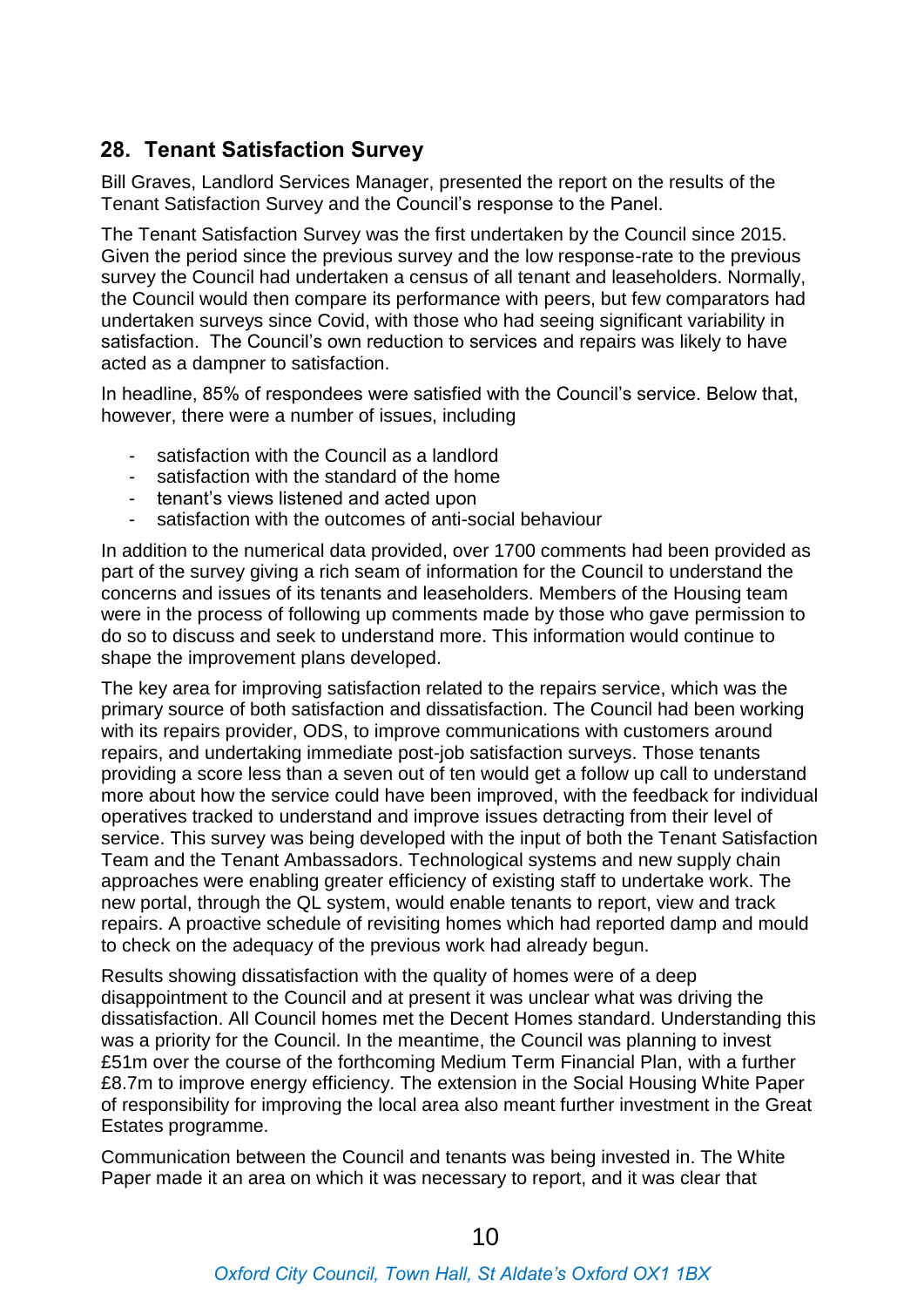although a minority, younger tenants showed greater dissatisfaction in this area, indicating improved means of communication were necessary. The new QL portal was anticipated to support this. Vulnerable tenants would be visited in person.

A disconnect between tenant expectations over anti-social behaviour outcomes and what the Council could reasonably do did lead to some unhappiness. Even when the Council did successfully stop the anti-social behaviour further, draconian measures were expected by tenants. In addition, Covid had made it much more difficult to manage anti social behaviour, with lockdowns increasing the incidence by perpetrators and reducing the tolerance by victims. A new ASB policy had been launched, as well as visits by the ASB team, to address this as far as possible.

At a strategic level, the Council was looking at to improve service levels and outcomes, including the Service Integration Project, and a Customer Experience Change programme, and an externally undertaken service delivery review to consider the shape and remits of the teams providing services to tenants with a view to making improvements.

Following the presentation, Councillors made a number of comments and raised a number of questions. Repair and disabled-adaptation time was raised as an issue. It was recognised that with Covid things had been challenging for repairs, but the key issue was to ensure that repairs were reported. Many times complaints of repairs not done had no repairs listed as being requested in the last 18 months. A delay of more than a month should be escalated. Larger-scale disability adaptations would require a request from an occupational therapist first. These could take some time to fulfil, with design, planning applications and building all contributing to the overall time taken.

Concern was raised over the link between lower rates of satisfaction across the board by younger tenants and the suggestion was made that this may be due to overcrowding. Those respondees who assented were being contacted, which would begin to shed light on this trend.

Olga Siiddon, one of the tenant ambassadors highlighted the importance of the Tenant Involvement Team in communicating and engaging tenants, and sought clarity on the ongoing resources available to them. The work of the Tenant Involvement Team was praised for their award-winning work, though a difference between involvement and engagement was put forward. The Council needed to undertake greater engagement, meaning communicating with those who had had nothing to do with it for – in some cases – years. It was important to hear their views as much as it was to hear the views of those wanting to contribute in other ways also, those who were more involved. Staff resource created to undertake the additional engagement envisaged was being included within the draft budget and a new team established to cover the multiple areas where tenant engagement would be necessary under the requirements of the new white paper. Further provision was being made to extend the number of Tenancy Management Officers also in the draft budget.

A suggestion made by the Panel focused on the need to establish a specific identity for Landlord Services, which was distinct from just 'the Council'. This might help develop relationships with tenants at a lower, more accessible level, than the Council as a whole. Though definitely having benefits, it was also necessary to bear in mind that the Council as a whole was a landlord, and that Landlord Services did not deliver the entirety of the Council's landlord function. This question would be one which would be looked at as part of the external review.

The potential for geographical mapping of responses in order to identify problem areas and inform future capital expenditure was explored. Largely, the answer was yes, and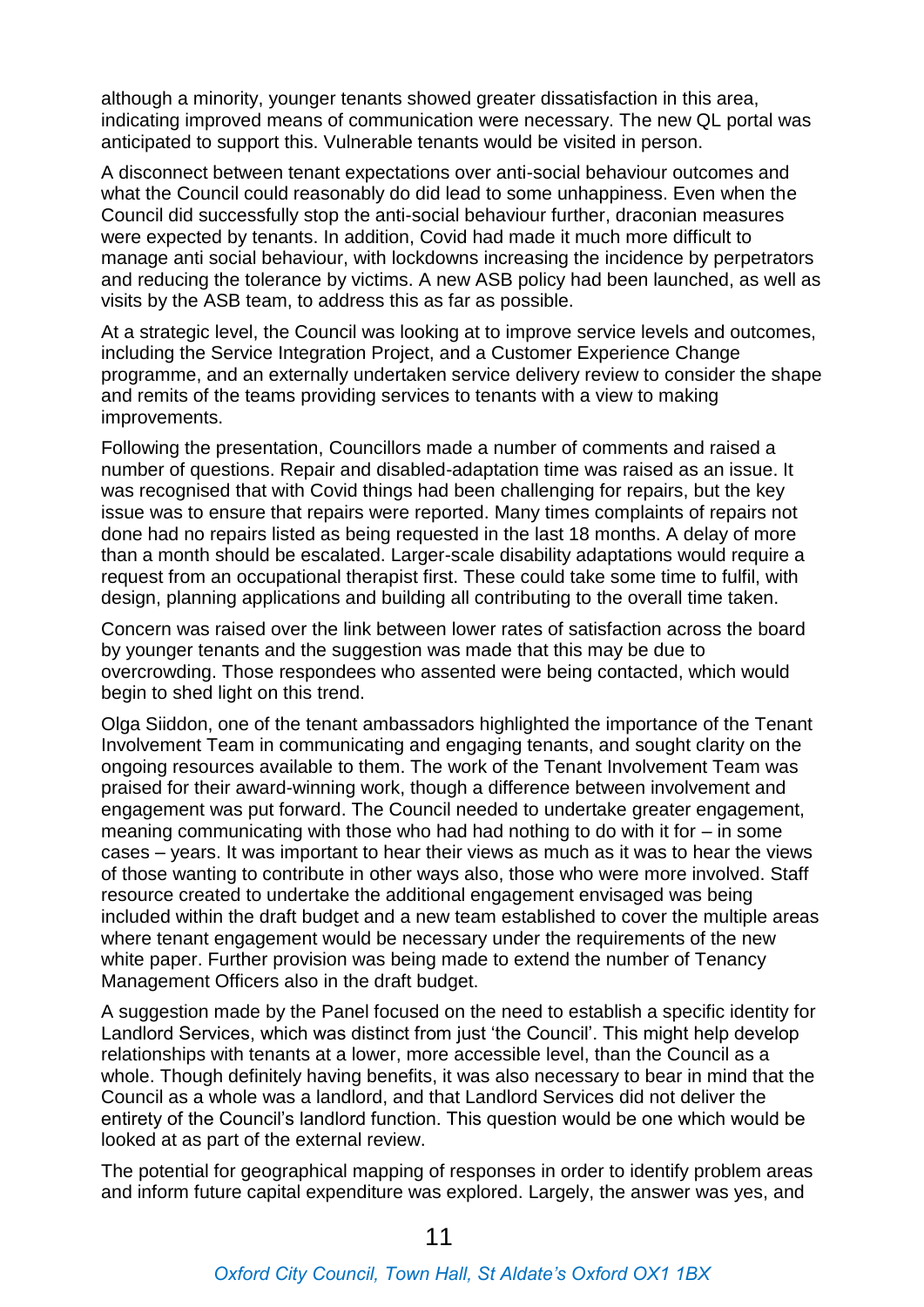this would be fed into some work which also considered issues such as let-ability, repair spend and incidence of ASB to identify housing assets in need of greater investment. The Panel provided specific challenge over the 55% satisfaction rating on Blackbird Leys and looked to opportunities arising from the regeneration scheme for the area for solutions. Though the engagement work for the regeneration was not being undertaken by the Council but its development partner, Catalyst, these concerns would be passed on for inclusion within the engagement programme.

#### **29. Housing Performance Q2**

Richard Wood, Strategy and Service Development Manager, presented the Housing Performance Q2 report to the Panel.

Within homelessness services the overall context of greater pressure on the system was an important component, with the Covid-related eviction ban ceasing, the service had seen increased pressure arising from the private rented sector. Despite the pressures, KPIs were holding up well, with recognition given to the hard work of the homelessness team. Homeless prevention measures were continuing to be invested in and were shown through the statistics to be effective. The rise in pressure on the homelessness service put a direct pressure on temporary accommodation, but the team had increased the speed at which placements were found, thereby enabling the target to remain within range. The Council had received a one-off uplift to its homelessness grant from central government and was planning to direct the increase towards addressing the rising demand from the private rented sector. This would be through direct pecuniary support for tenants, such as support with rent arrears, but also greater support with debt, addition or difficulties finding jobs. There would also be investment in providing infrastructure to support better tenant-landlord relations.

Rough sleeping numbers were above target, at 27 vs a target of 17. Seasonal factors did play a part in this result, with Q2 historically showing the highest number of rough sleepers, as did specific situational factors, such as the end of the 'everybody in' programme. However, numbers remained roughly at the level of last year and more than 50% below pre-pandemic levels. Changing weather in Q3 and the progress made in supporting those leaving accommodation under 'everybody in', as well as forthcoming changes such as the re-opening of Floyds Row and the launch of the new county-wide approach to rough sleeping, were expected to reduce these numbers in time. It was accepted, however, that the overall rough sleeper numbers were a factor of multiple local and national causes, and that a future KPI which focused on the Council's own contribution to these figures would be preferable.

The Council's development of affordable homes was above target, with 68 homes being delivered in the first six months of the year, an increase on the pace of previous years.

The Council had recently submitted a bid to the Social Housing Decarbonisation Fund to support its programme of improving energy efficiency for Council tenants.

The Panel was provided with an update to its previously-requested performance dashboard, reflecting the requirements of the Social Housing White Paper. This had been delayed owing to the fact that the Social Housing White Paper had gone out to consultation shortly beforehand and was therefore liable to change. It was expected that the dashboard would be implemented within the next quarter.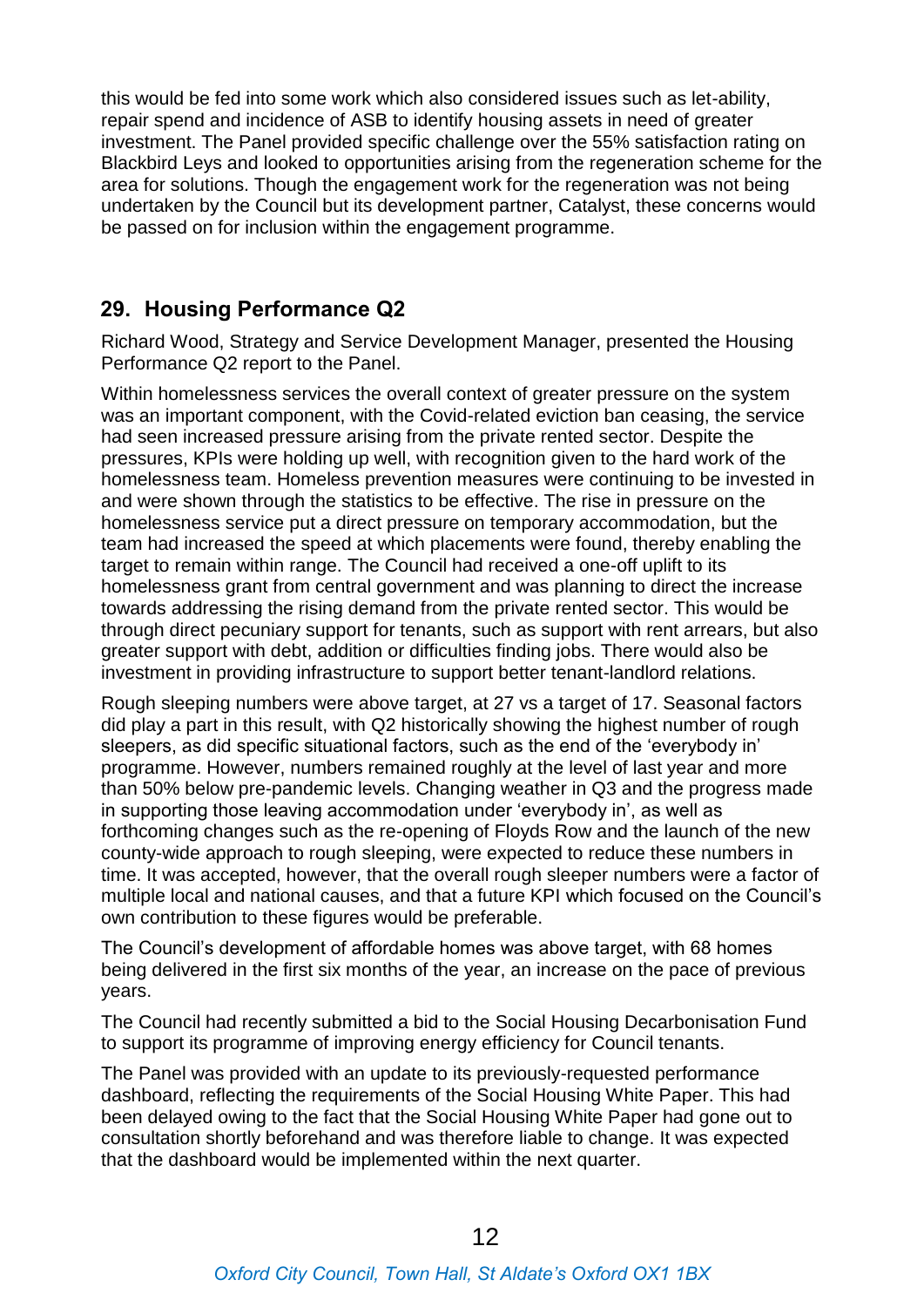In response, the Panel sought clarity over Floyds Row – its place as part of the countywide alliance against homelessness, its readiness to support those leaving YHA accommodation, and its overall purpose as a rapid assessment and short term accommodation centre. The lease for Floyds Row was expected to be finalised before the end of 2021, with space being available for use by February 2022 at the latest.

Performance against the affordable homes KPI was noted to be an improvement on previous years, though lower than would be needed to meet the Council's four-year target. It was pointed out that the profile was not flat either within the current year or across the four years, and that completions rates were anticipated to increase significantly.

The report was **NOTED** and no recommendations were made.

#### **30. Dates of next meetings**

The Panel **NOTED** the dates of future meetings.

**The meeting started at 5.00 pm and ended at 6.20 pm**

**Chair ………………………….. Date: Wednesday 2 February 2022**